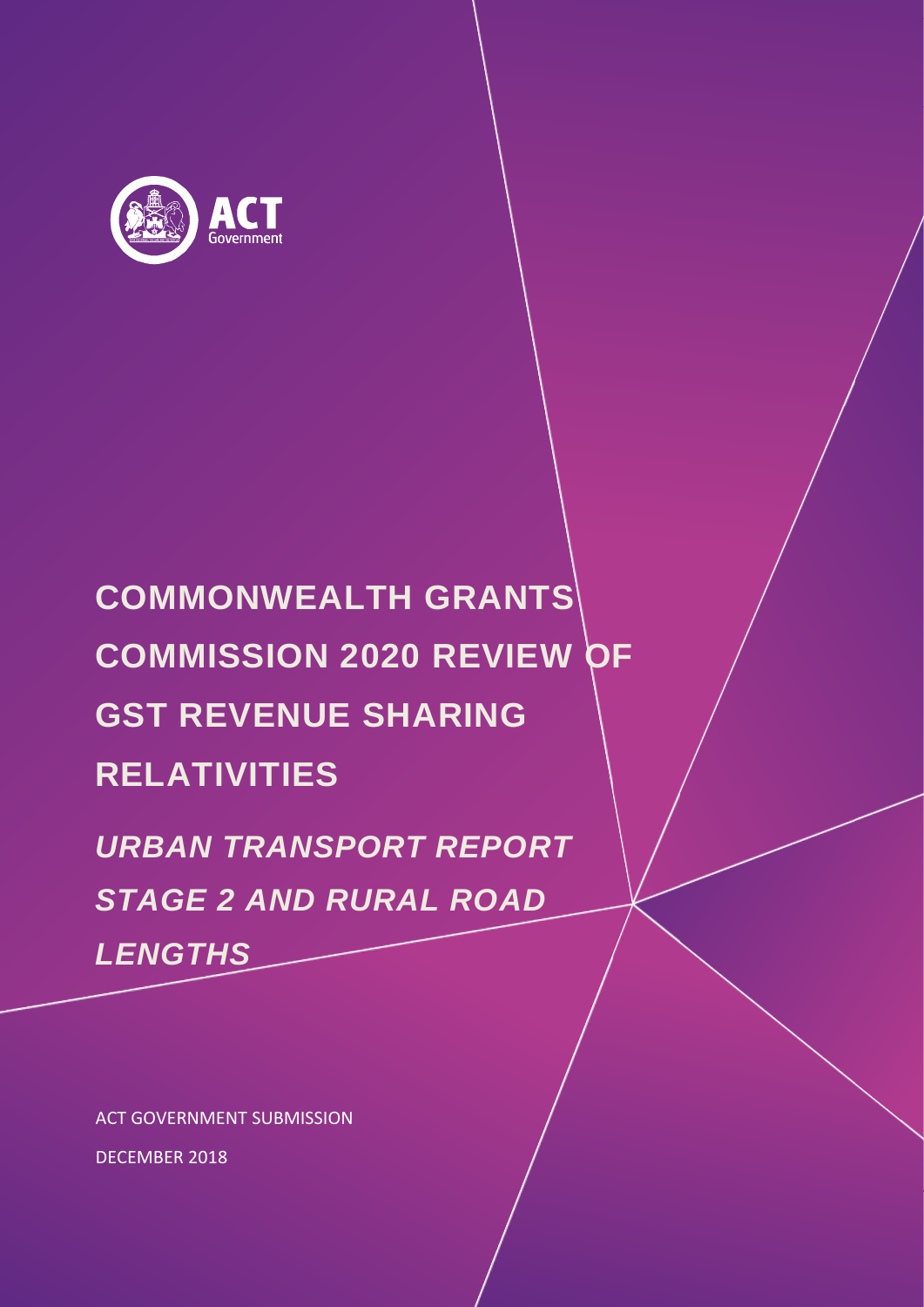**THIS PAGE LEFT INTENTIONALLY BLANK**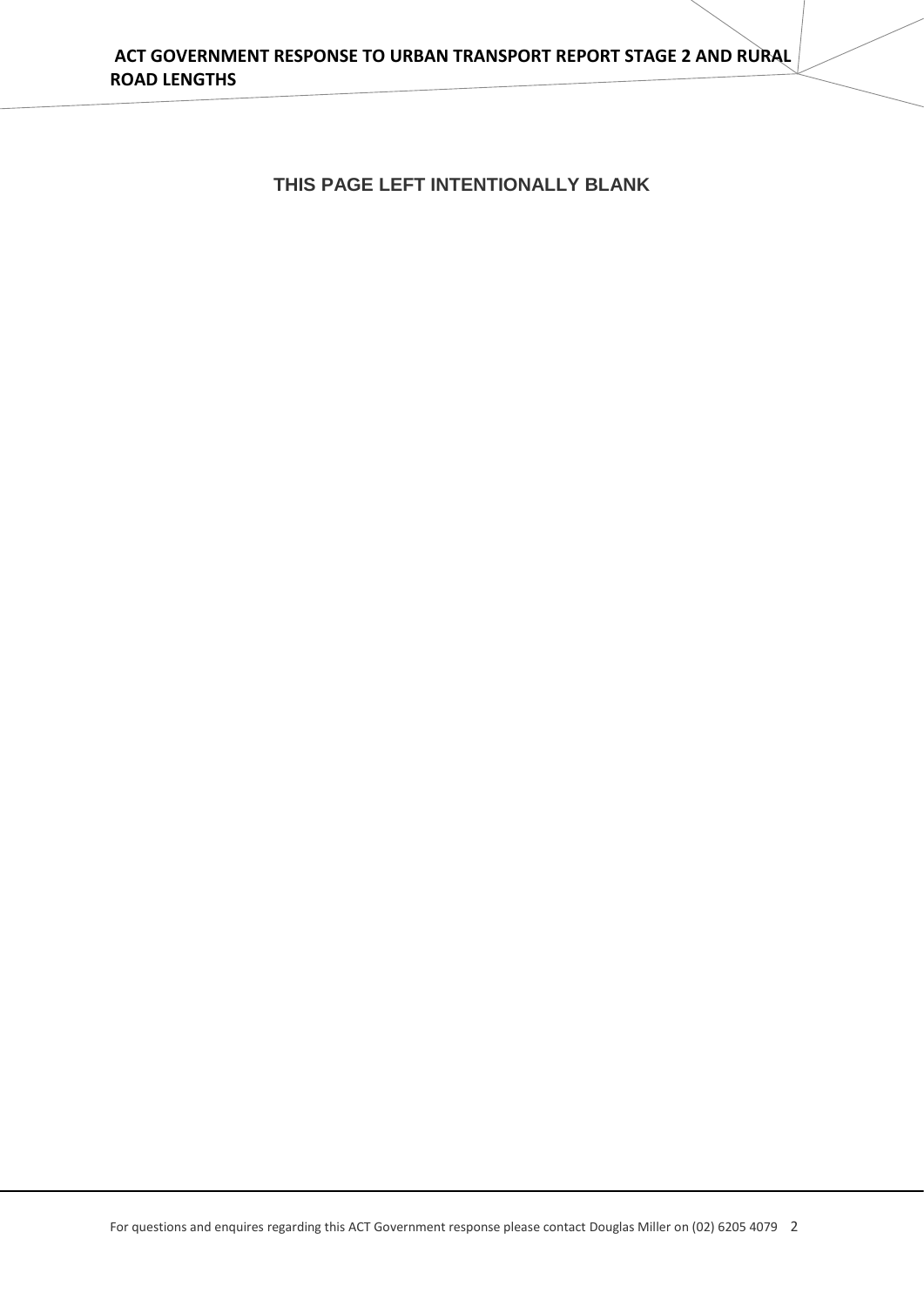### **CONTENT**

...............................................................................................................................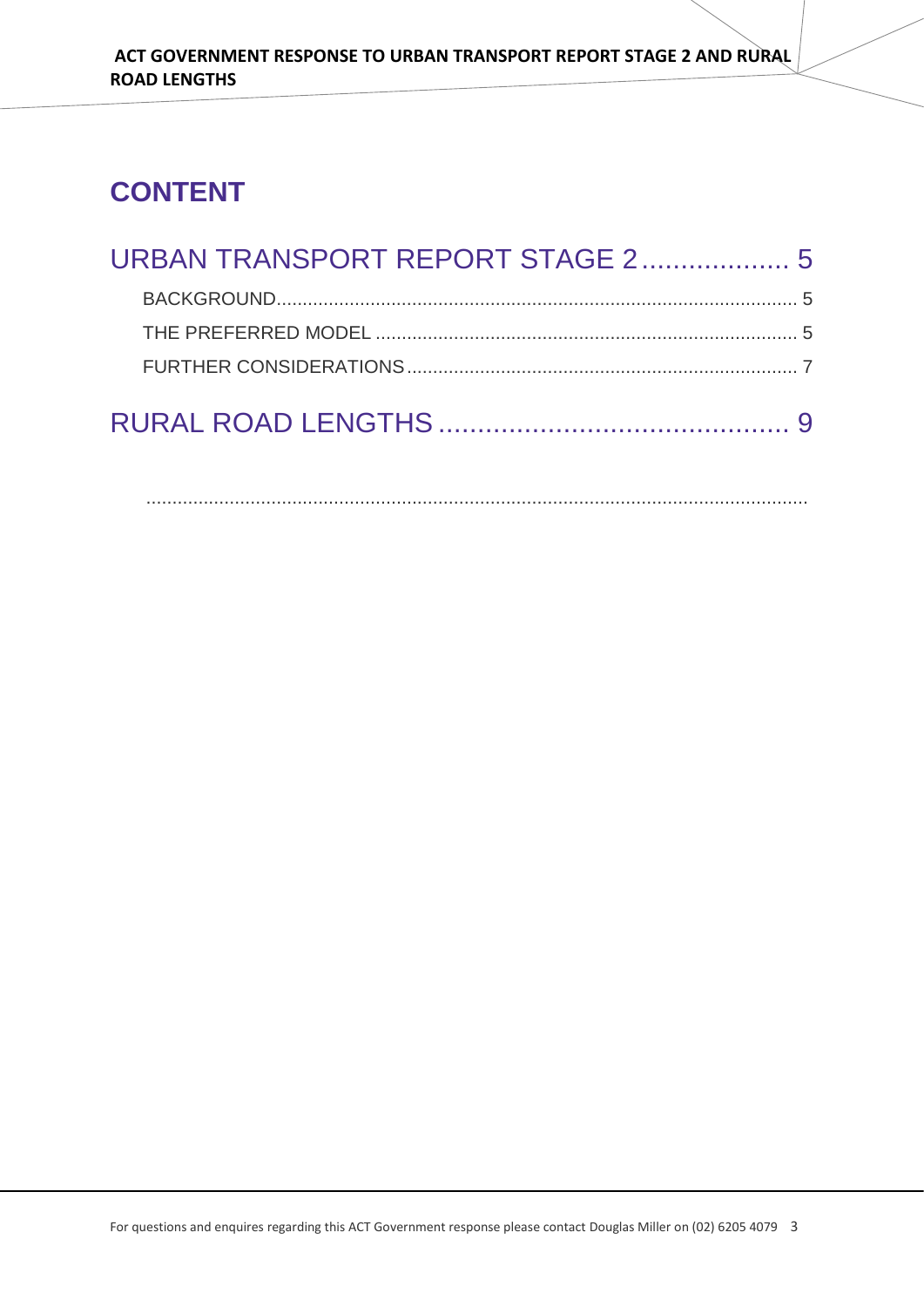**THIS PAGE LEFT INTENTIONALLY BLANK**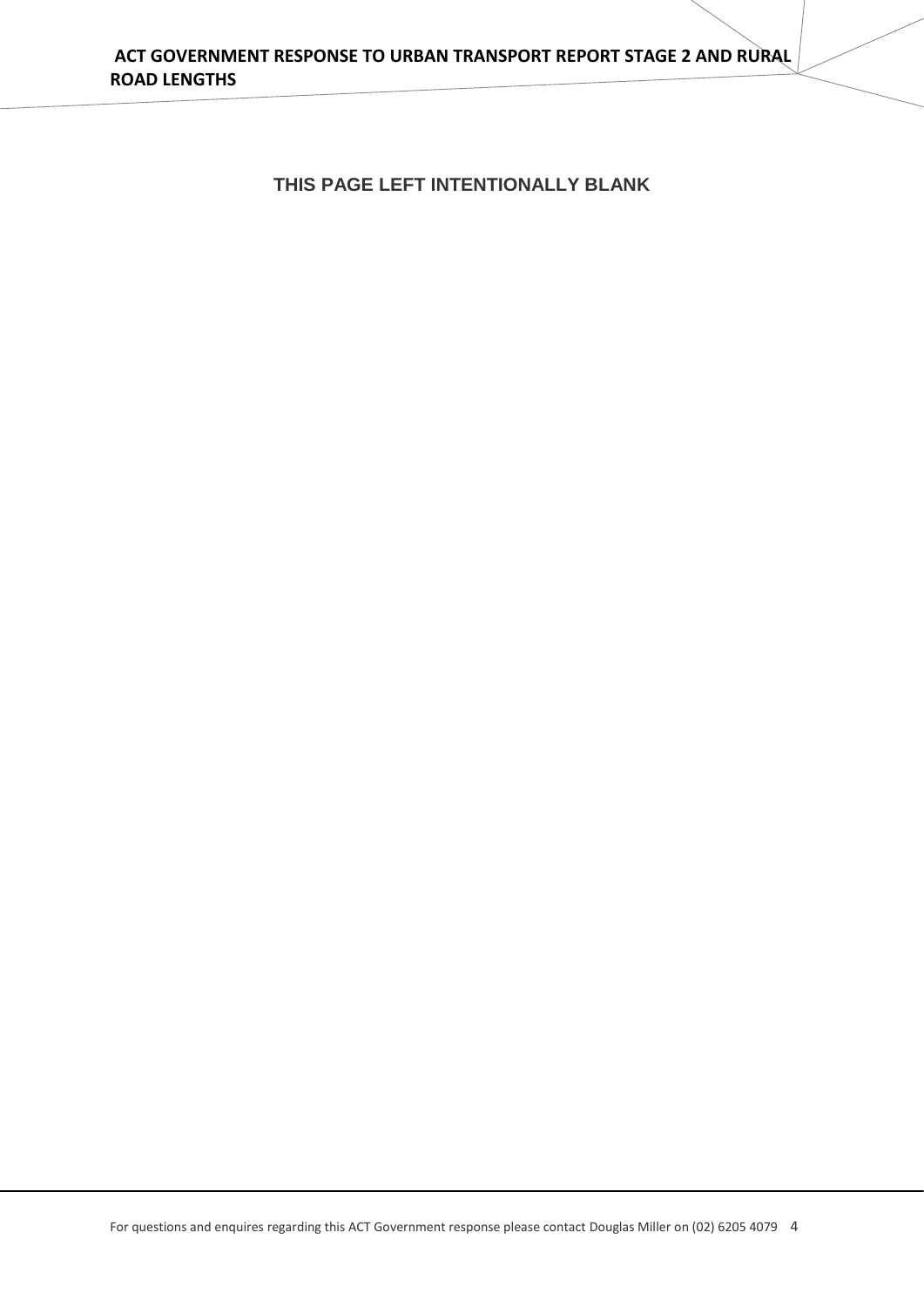## <span id="page-4-0"></span>URBAN TRANSPORT REPORT STAGE 2

#### <span id="page-4-1"></span>**BACKGROUND**

On 26 October 2018 the Commonwealth Grants Commission (CGC) released to State and Territory (State) Treasuries the final report on the second stage of the consultancy which reviewed the urban transport assessments as part of the 2020 Methodology Review of GST Revenue Sharing Relativities (2020 Review).

The CGC convened a telepresence of all States on 3 December 2018, at which this report was a major topic of discussion, including questions from States and responses from both the consultants and CGC staff. CGC staff have requested State submissions on the Stage 2 report by 12 December 2018.

This submission provides a summary of issues concerning the report, including those raised in the telepresence, as well as some others where the ACT is seeking further clarification or provision of supporting data.

The ACT welcomes the CGC's initiative in commissioning this consultancy and acknowledges the high standard of work and comprehensive approach taken in the production of the two reports by the consultants.

#### <span id="page-4-2"></span>**THE PREFERRED MODEL**

The consultants considered a number of alternative models, with the aim of identifying a model relating expenditure (the dependent variable) to a set of independent variables comprising demand factors; supply or network factors; and city specific factors.

The preferred model (Model 1b at Appendix E of the report) uses density to depict demand, distance to work to represent network complexity, passengers by mode to represent availability and congestion, and mean land slope to account for topography (see pp.49-50).

The form of the preferred model is a linear-log functional form, which combines linear relationships for the density, distance to work and slope variables, and logarithmic relationships for the passenger number variables (train and bus). This implies that per capita expenses increase as the network becomes more complex, but the rate at which this occurs decreases as passenger volumes increase.

#### *ACT Comments*

- We support the inclusion of key drivers other than population, which is the sole userelated driver under the current assessment methodology. The proposed model is substantially more sophisticated than the current approach to the assessment and is conceptually sound.
- We support amalgamation of recurrent and capital expenses into a single model, with drivers of capital expenses based on those for recurrent expenses. This is conceptually logical and accords with the treatment of investment expenditure for all social infrastructure (i.e. excluding Roads and Transport) in the CGC's current assessment framework. We note the very high correlation of investment volumes with recurring expenses as indicated at p.40 of the report.
	- o This approach also at least partly addresses the lack of adequate data on capital expenses, as reflected in the fact that the investment dataset provided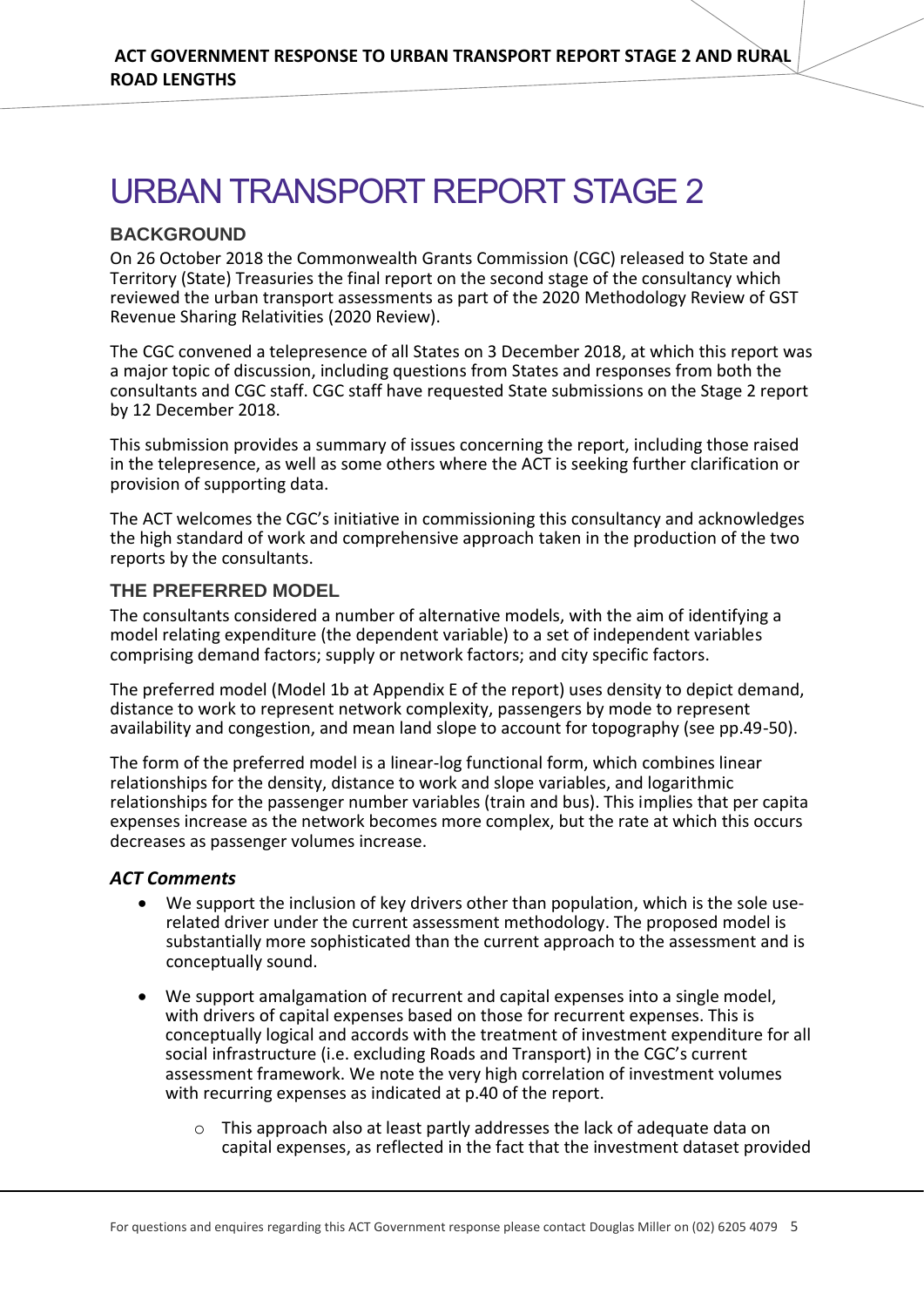to the consultants contained datapoints for only 19 out of 101 Significant Urban Areas (SUA)<sup>1</sup>, of which half were in Western Australia (p.38 of the report). The ACT has also previously raised concerns about probable inconsistencies among States in the valuation of urban transport assets. These concerns were confirmed by the CGC's very late change of approach in treatment of asset values for public transport in the 2015 Review.

- We understand that exclusion of datapoints (see Table 3.3, p.35) has not led to any bias in the outputs of the model at State level (the report comments that an inspection of the residuals for the preferred model indicates that the estimated values are unbiased overall and by State – p.49)**.**
	- o That said, we consider it would still be helpful and in the interest of transparency for the consultants to identify which specific SUAs have been excluded from the model. Additional details relating to the independent variables at the SUA level if known, such as population and passenger numbers, would also be welcomed.
- We note the SUA-based approach to the model, which gives 101 data points, of which 70 have actual data**.** While we recognise that some estimation of expenses by SUA has been required e.g. to apportion the costs of rail networks which cross SUA boundaries, this level of granularity in the data is welcome.
- Some States have raised concerns about the failure of the consultants to adjust the model to compensate for policy influences. The ACT does not support these criticisms, as we consider that the task of the consultants was to identify all relevant variables impacting on per capita expenses, and that adjustment for policy influence is essentially a task for the CGC in designing the final assessment methodology. We understand that such adjustments could include (but would not be limited to) holding certain variables constant or discounting the impact that they have on expenditure.
	- $\circ$  This approach has ensured that all relevant variables and their influence on the dependent variable are identified and captured, avoiding any problem of omitted variable bias**.**
	- o There is a question as to whether passenger numbers are a policy influenced variable. Commentary from some States indicates that it should be treated as a demand rather than supply variable – classification as the former would imply that it is essentially a policy neutral variable. However, the consultants have described passenger numbers as a supply variable, with the implication that it is subject to a constraint determined by State policy as to the level of service provision i.e. it represents demand which is actually met. This seems reasonable, with a likely impact on modal mix and possible congestion spillovers or underutilisation in other modes if a fairly optimal level of provision in any mode is not maintained.

 $\overline{a}$ 

 $<sup>1</sup>$  SUAs are developed by the Australian Bureau of Statistics (ABS) and represent clusters of one or more</sup> contiguous Statistical Areas 2's (i.e. suburbs or towns of equivalent size) containing one or more urban centres less than 5km apart or which share a labour market, have an aggregate urban population of 10,000 or more or at least one urban centre with a population of at least 7,000.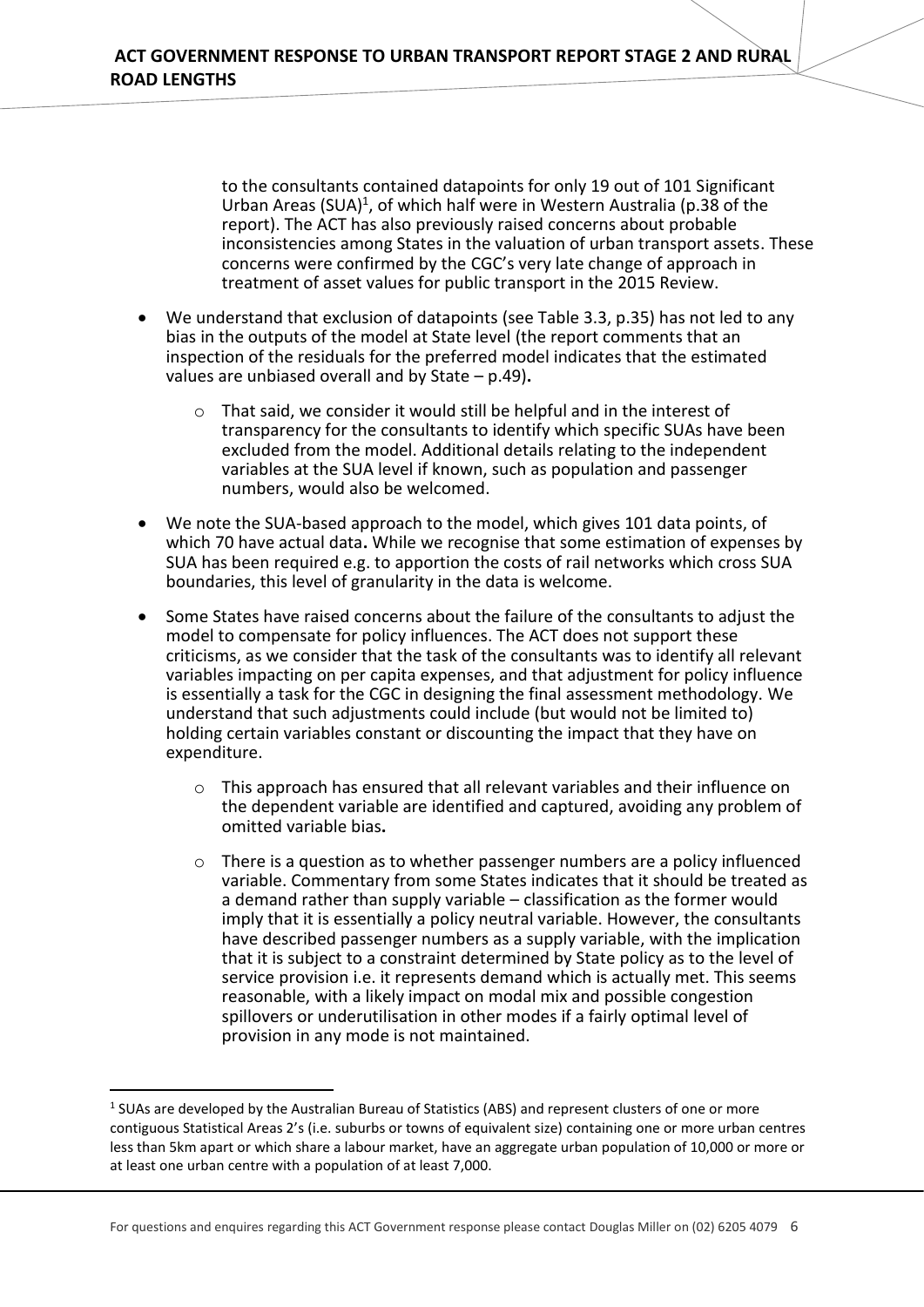- $\circ$  Nevertheless, the consultants have rightly commented that the relationship represented in the model implicitly captures the average policy of States – this is no different to the methodological approach generally followed by the CGC.
- Modal mix is one of the factors which appears to be most sensitive to policy choice. A key question would be whether the model shows fundamental discontinuities between urban areas with bus-only systems, those with bus plus light rail only, and those which combine bus, light and heavy rail. A cursory review of actual provision across Australia suggests that light rail systems become viable at SUA populations of around 500,000, and heavy rail at SUA populations of around 1 million**.** The assumption that jurisdictions seek to optimise modal mix appears reasonable, in the absence of evidence that State policy is designed on any other basis, with a fairly wide range of SUA sizes over which the three modal mixes mentioned above would reasonably apply.
- The question of returns to scale has been raised as a possible complicating factor over the form of the model relationship. The Stage 1 report suggested that a Ushaped curve may be most appropriate for recurrent expenses, which would imply the location of the minimum point in terms of city size would be critical i.e. it implies a switch from increasing returns to scale to decreasing returns to scale at a particular size threshold.
	- $\circ$  However, the consultants have stated that a number of studies have shown increasing returns to scale for bus travel. Given the much larger capital component (larger divisible units) in the costs of light and heavy rail modes, it seems reasonable to assume that returns to scale for these modes would be substantially higher than for bus travel, giving progressively increasing returns to scale across modes and hence across city sizes. This assumes that capital and recurrent costs form part of a single model.
	- o It is unclear what the impact of increasing density and distance to work might have, as they suggest congestion and complexity effects, which at some size threshold may offset the scale effect of increased passenger numbers. However, we note that a recent study quoted in the report found increasing returns to density for rail (p.8).

#### <span id="page-6-0"></span>**FURTHER CONSIDERATIONS**

#### *ACT Comments*

The ACT has some further comments on points of detail which should be addressed by the CGC in its consideration of the consultants' report. We ask that these points be addressed in the 2020 Review draft report.

- Relative residuals should be plotted against each independent variable (these are only shown by State in the report) for the purpose of checking for heteroscedasticity.
	- o The CGC should also clarify with the consultants whether corrections were made to the regression(s) for heteroscedasticity.
- Inclusion of the ratio of operating costs to total costs for heavy rail systems by SUA/City.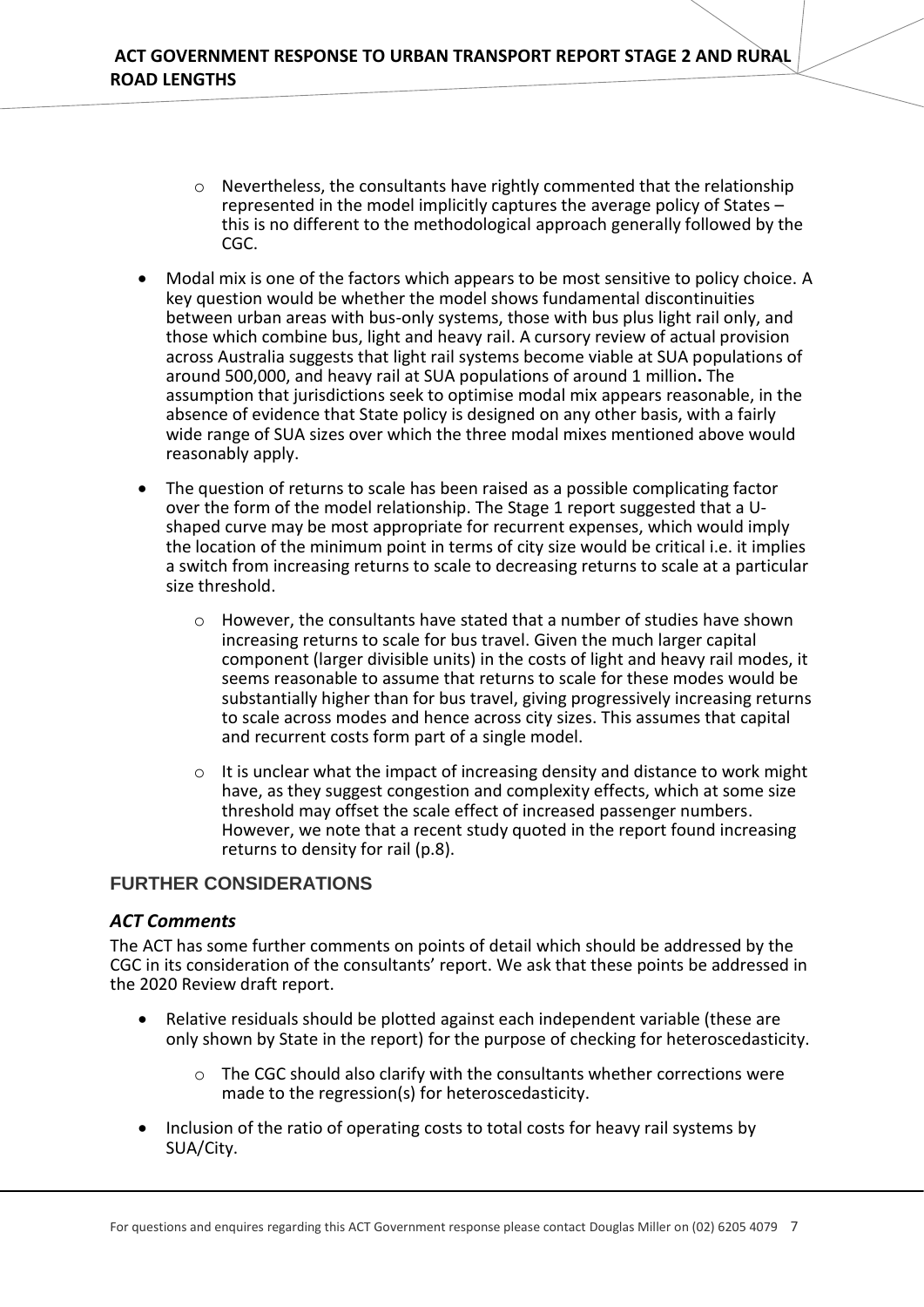- o The CGC should clarify with the consultants as to whether they have a view about the range of this ratio over the five large capital cities (Sydney, Melbourne, Brisbane, Perth and Adelaide).
- The CGC should also clarify whether Queanbeyan is mapped to Sydney as its nearest capital city rather than to Canberra for the purposes of calculating the percentage of the population that commutes to the nearest capital city for work.
	- o We note that Canberra and Queanbeyan are in a single SUA.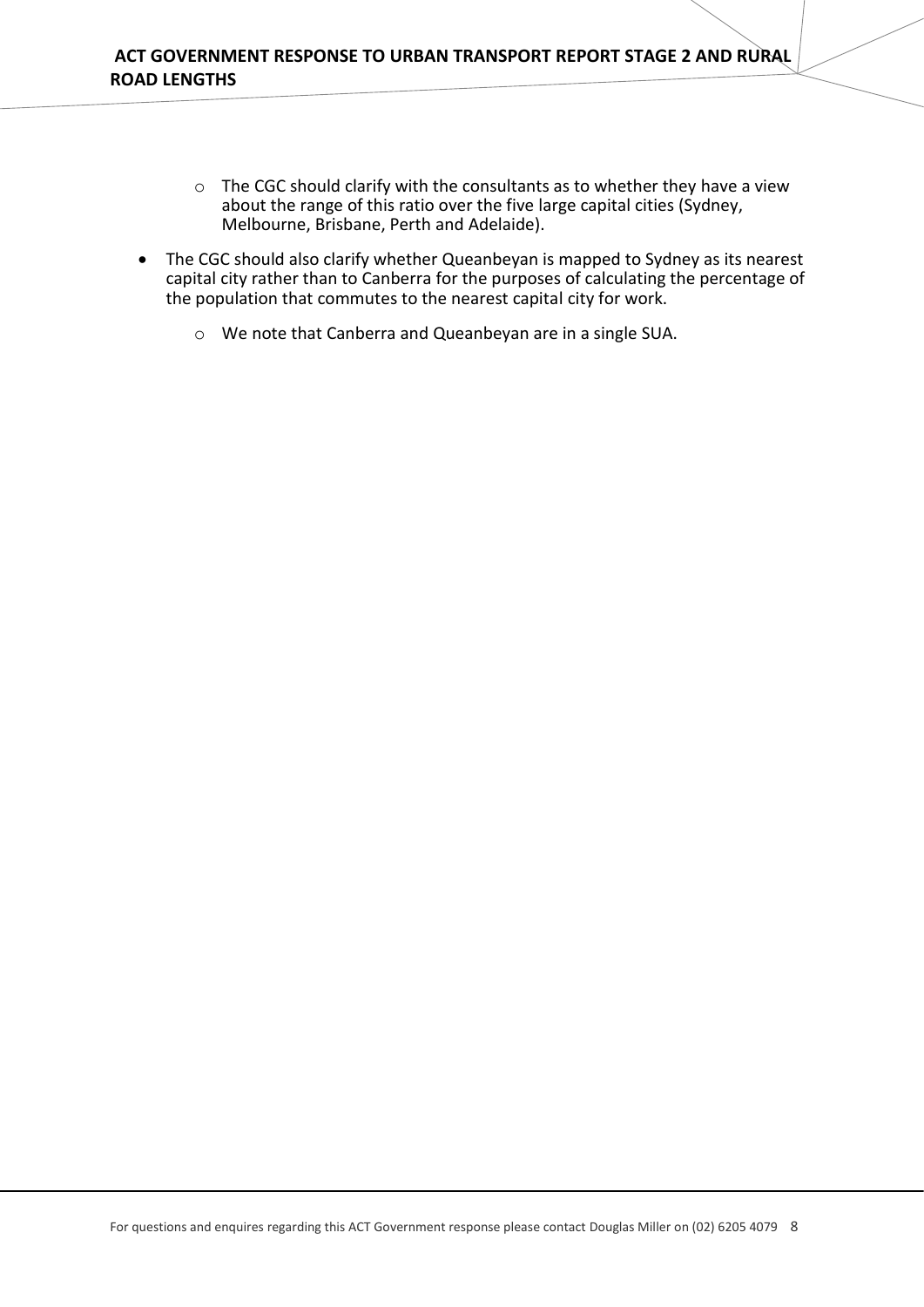### <span id="page-8-0"></span>RURAL ROAD LENGTHS

This has been removed in the web version of this document, as it is separate to the Transport Consultancy.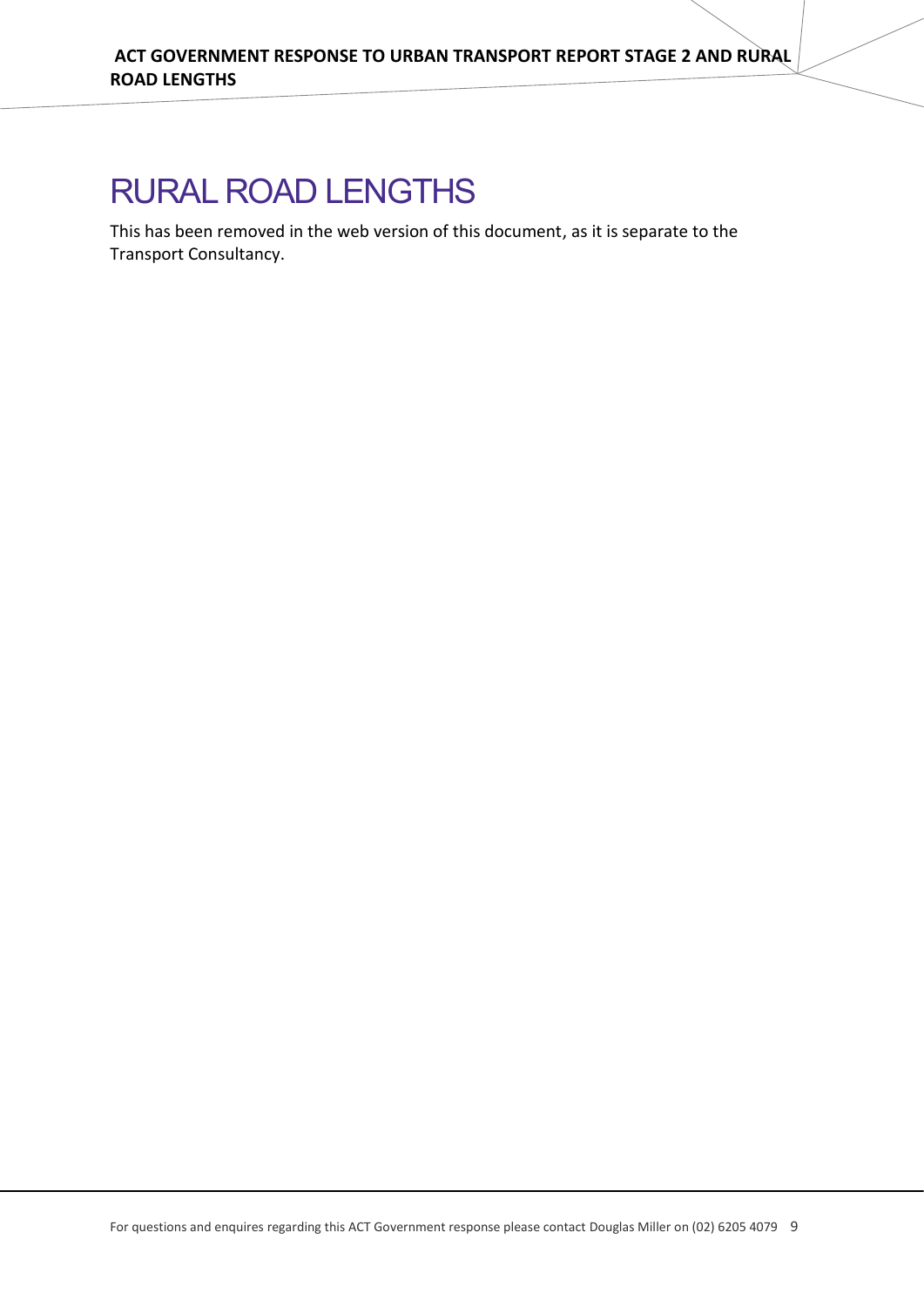**THIS PAGE LEFT INTENTIONALLY BLANK**